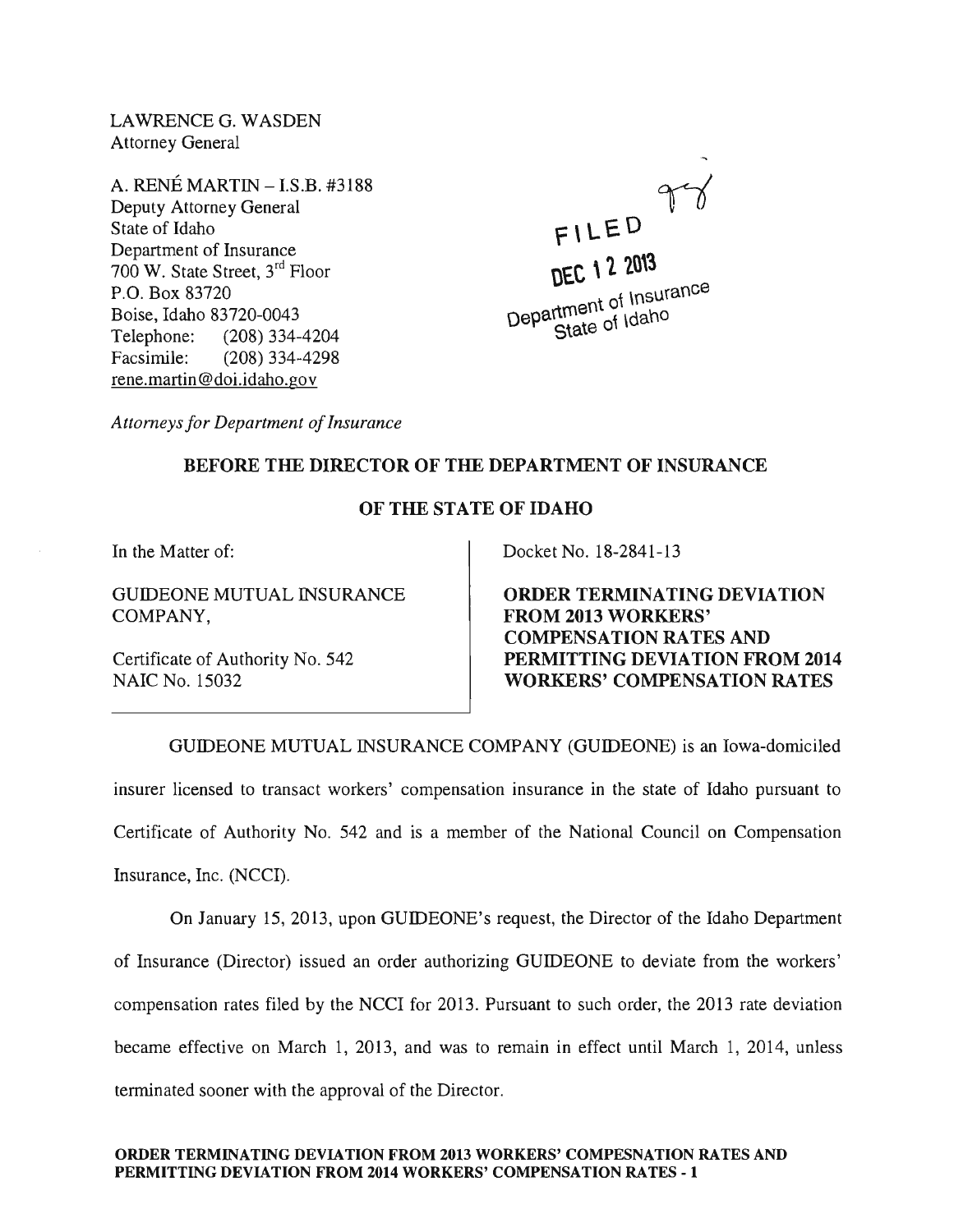On October 23, 2013, the Idaho Department of Insurance (Department) received from GUIDEONE a request for permission to deviate from the workers' compensation rates filed by the NCCI for 2014 by a uniform percentage decrease of ten percent (10%).

On December 10,2013, the Department received from GUIDEONE an amendment to its October 23, 2013, request for a deviation from the NCCI's 2014 rates, clarifying that it was seeking that such rate deviation become effective on January 1, 2014.

GUIDEONE and the NCCI have each indicated in writing that they waive their right to a hearing on the request for deviation from NCCI's 2014 rate.

The Director, having reviewed and being fully apprised of GUIDEONE's request for deviation from NCCI's 2014 rates, effective January 1, 2014, as set forth above, and, after considering the requirements of Idaho Code § 41-1614, has determined that the request is justified.

NOW, THEREFORE, IT IS HEREBY ORDERED, pursuant to Idaho Code § 41-1614, that GUIDEONE's request to deviate from the workers' compensation rates filed by the NCCI for 2014 by a uniform percentage decrease of ten percent (10%), exclusive of terrorism rates, is GRANTED. This deviation from the Idaho workers' compensation premium rates filed by the NCCI for 2014 shall become effective on January 1, 2014, and shall remain in effect for one year from that date unless terminated sooner with the approval of the Director. Effective January 1, 2014, this Order shall supersede the Director's Order issued January 15,2013, referenced above. DATED this  $\int \sqrt{a} \, d$  day of December, 2013.

STATE OF IDAHO DEPARTMENT OF INSURANCE anteal

WILLIAM W. DEAL **Director**